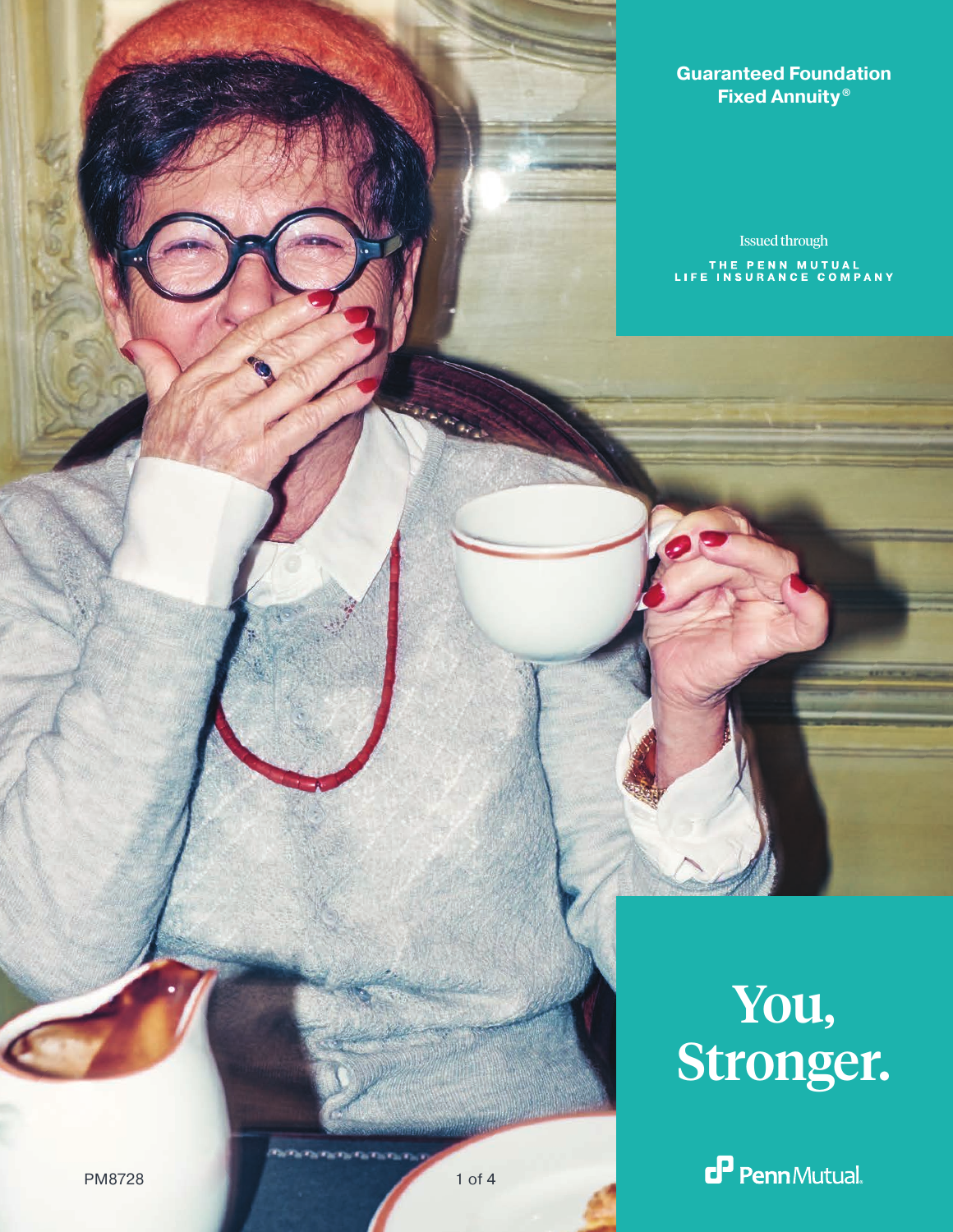# Retire from the job, not the lifestyle.

A Guaranteed Foundation Fixed Annuity is a tool that helps you grow and manage your retirement savings — so you can continue living life with confidence. Because having less to worry about in retirement makes it that much more enjoyable.

You, Stronger. Talk to your financial professional about how a Guaranteed Foundation Fixed Annuity can help you meet your retirement goals, so you can start getting stronger today.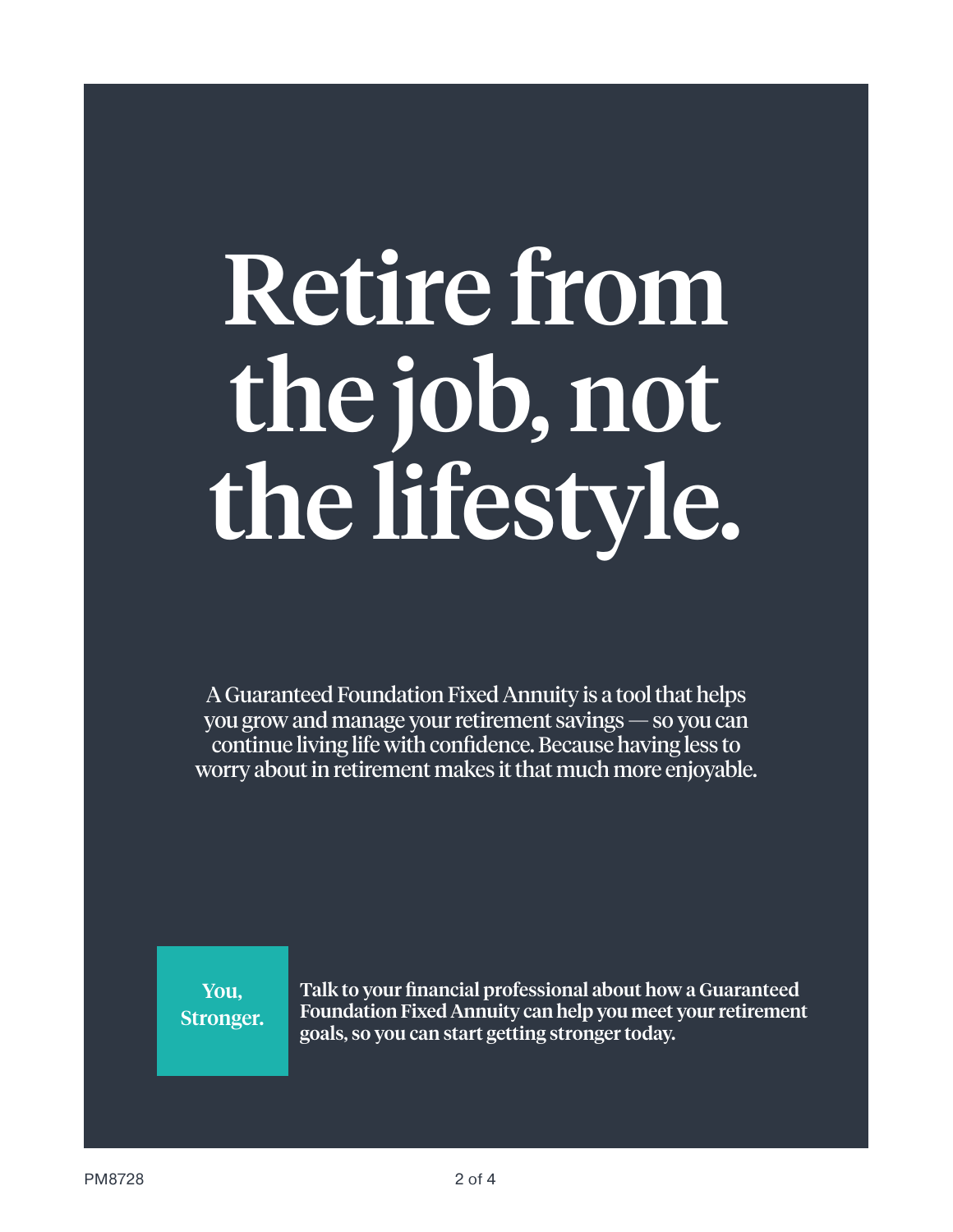# Here's exactly what you'll get:

| Predictable,<br><b>Guaranteed</b><br>Growth | When you make your one-time annuity payment, you can choose<br>a guaranteed fixed interest rate period of 5 to 10 years. <sup>1</sup> When the<br>guarantee period ends, you can take your money, choose a different<br>guarantee period or renew for the same guarantee period. <sup>2</sup>                                    |
|---------------------------------------------|----------------------------------------------------------------------------------------------------------------------------------------------------------------------------------------------------------------------------------------------------------------------------------------------------------------------------------|
| <b>Tax-Deferred</b><br>Growth               | Your earnings are not taxed until you begin taking income, so your<br>annuity contract value can grow more quickly than a taxable asset.                                                                                                                                                                                         |
| <b>Protection</b><br><b>From Loss</b>       | When we say your growth is guaranteed, we really mean it. Your<br>annuity value is completely protected from the risk of market losses.                                                                                                                                                                                          |
| <b>Early Access</b><br><b>To Your Money</b> | If you need to, you can access up to 10% of your annuity contract<br>value every year-without incurring contract penalties. And the<br>balance that remains in your annuity contract will continue to grow. <sup>3</sup>                                                                                                         |
| <b>Pension-Style</b><br><b>Income</b>       | After the first contract year, you have the option to end your annuity's<br>guarantee period and convert your annuity into a pension-style<br>stream of income for yourself-or for you and someone else. And<br>that income stream can be set up to last a certain number of years or<br>for the rest of your life. <sup>4</sup> |
| <b>Death</b><br><b>Benefit</b>              | Your annuity includes a probate-free death benefit that's payable to<br>your beneficiaries-or your spouse or domestic partner can choose<br>to continue receiving regular income payments.                                                                                                                                       |

1 All guarantees are based on the claims-paying ability of the issuer. Your interest rate will be based on your premium payment amount and the guarantee period you choose. The minimum payment amount is \$10,000. Your financial professional can advise you of the maximum payment permitted at the time you purchase your annuity. No additional payments are permitted once the annuity has been issued.

2 If no action is taken at the end of the guarantee period, the annuity will automatically renew for the same number of years as the prior contract (if available). The interest rate at renewal will be the interest rate in effect at the time of renewal.

<sup>3</sup> The amount and timing of your withdrawals determine whether they are free or subject to surrender charges. Withdrawals are taxable, and if taken prior to age 59½, are also subject to tax penalties. Your financial professional can explain more.

4 The decision to convert your annuity into a regular stream of income is irrevocable. Always consult your trusted financial professionals before taking income or other withdrawals.